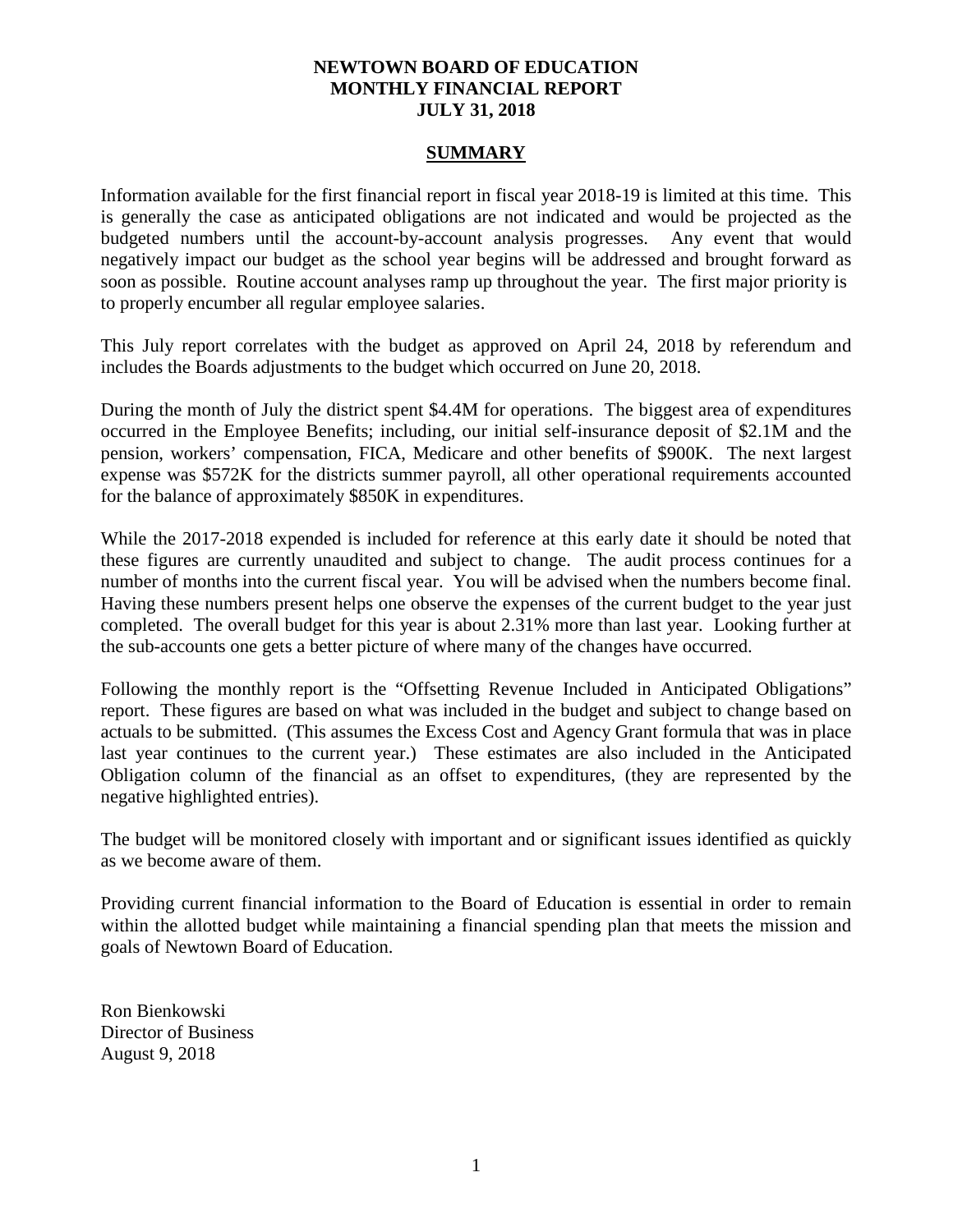# **TERMS AND DEFINITIONS**

The Newtown Board of Education's Monthly Financial Report provides summary financial information in the following areas:

- $\bullet$  Object Code a service or commodity obtained as the result of a specific expenditure defined by eight categories: Salaries, Employee Benefits, Professional Services, Purchased Property Services, Other Purchased Services, Supplies, Property, and Miscellaneous.
- Expense Category further defines the type of expense by Object Code
- Expended 2017-18 unaudited expenditures from the prior fiscal year (for comparison purposes)
- Approved Budget indicates a town approved financial plan used by the school district to achieve its goals and objectives.
- **THE TRANSFER** identified specific cross object codes requiring adjustments to provide adequate funding for the fiscal period. This includes all transfers made to date. (None at this time)
- Current Transfers identifies the recommended cross object codes for current month action. (None proposed at this time)
- **Current Budget** adjusts the Approved Budget calculating adjustments  $(+)$  or  $-)$  to the identified object codes.
- Year-To-Date Expended indicates the actual amount of cumulative expenditures processed by the school district through the month-end date indicated on the monthly budget summary report.
- Encumbered indicates approved financial obligations of the school district as a result of employee salary contracts, purchasing agreements, purchase orders, or other identified obligations not processed for payment by the date indicated on the monthly budget summary report.
- Balance calculates object code account balances subtracting expenditures and encumbrances from the current budget amount indicating accounts with unobligated balances or shortages.
- Anticipated Obligation is a column which provides a method to forecast expense category fund balances that have not been approved via an encumbrance, but are anticipated to be expended or remain with an account balance to maintain the overall budget funding level. Receivable revenue (i.e., grants) are included in this column which has the effect of netting the expected expenditure.
- Projected Balance calculates the object code balances subtracting the Anticipated Obligations. These balances will move up and down as information is known and or decisions are anticipated or made about current and projected needs of the district.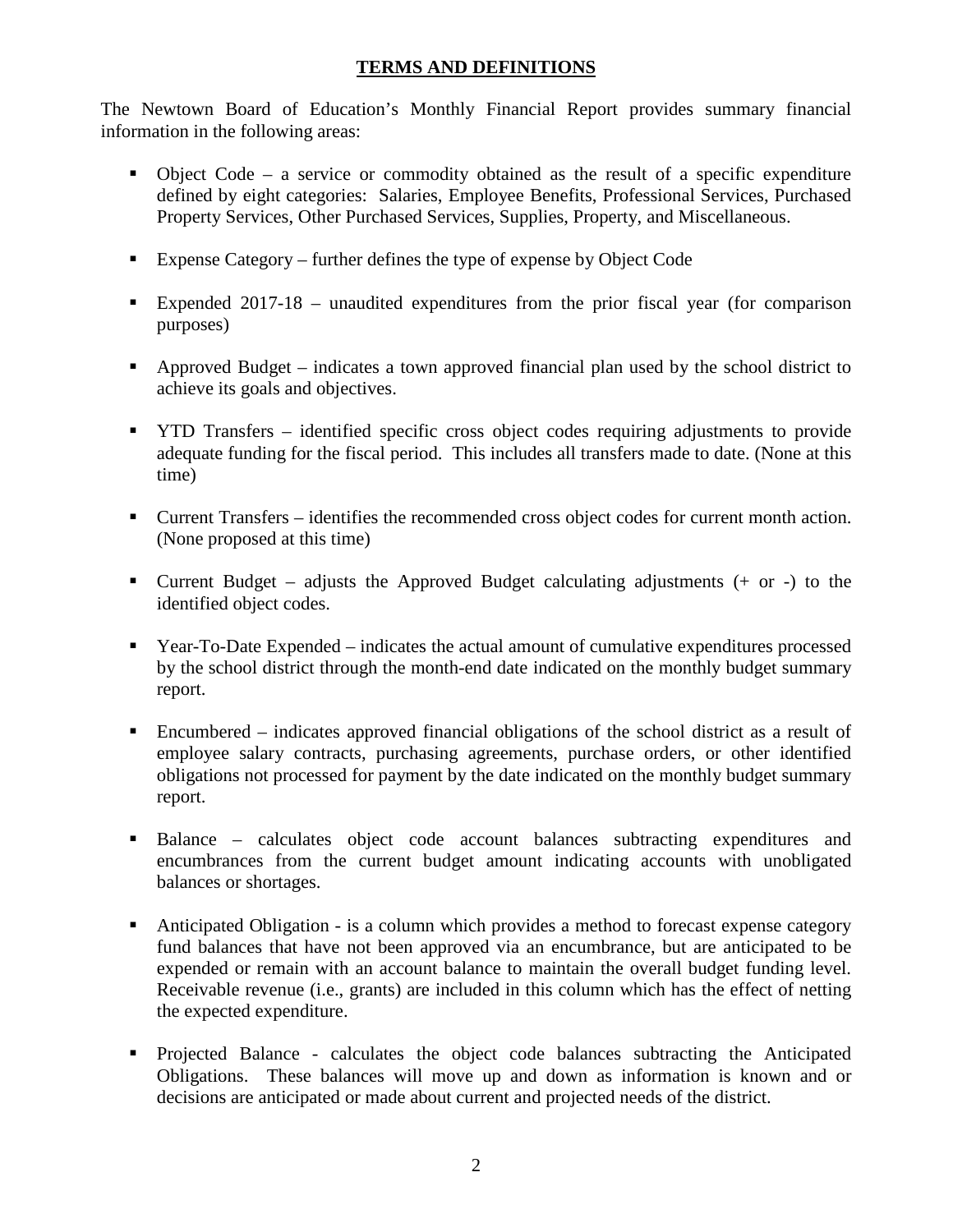The monthly budget summary report also provides financial information on the State of Connecticut grant reimbursement programs (Excess Cost and Agency Placement Grants and Magnet Grant Transportation). These reimbursement grants/programs are used to supplement local school district budget programs as follows:

Excess Cost Grant – (Current Formula) this State of Connecticut reimbursement grant is used to support local school districts for education costs of identified special education students whose annual education costs exceed local prior year per pupil expenditure by  $4\frac{1}{2}$ . Students placed by the Department of Child and Family Services (DCF) are reimbursed after the school district has met the prior year's per pupil expenditure. School districts report these costs annually in December and March of each fiscal year. State of Connecticut grant calculations are determined by reimbursing eligible costs (60%-100%) based on the SDE grant allocation and all other town submittals.

Magnet Transportation Grant – provides reimbursement of \$1,300 for local students attending approved Magnet school programs. The budgeted grant is \$52,700 for this year.

The last portion of the monthly budget summary reports school generated revenue that are anticipated revenue to the Town of Newtown. Fees and charges include:

- Local Tuition amounts the board receives from non-residents who pay tuition to attend Newtown schools. Primarily from staff members.
- High school fees for parking permits..
- The final revenue is miscellaneous fees, which constitute refunds, rebates, prior year claims, etc.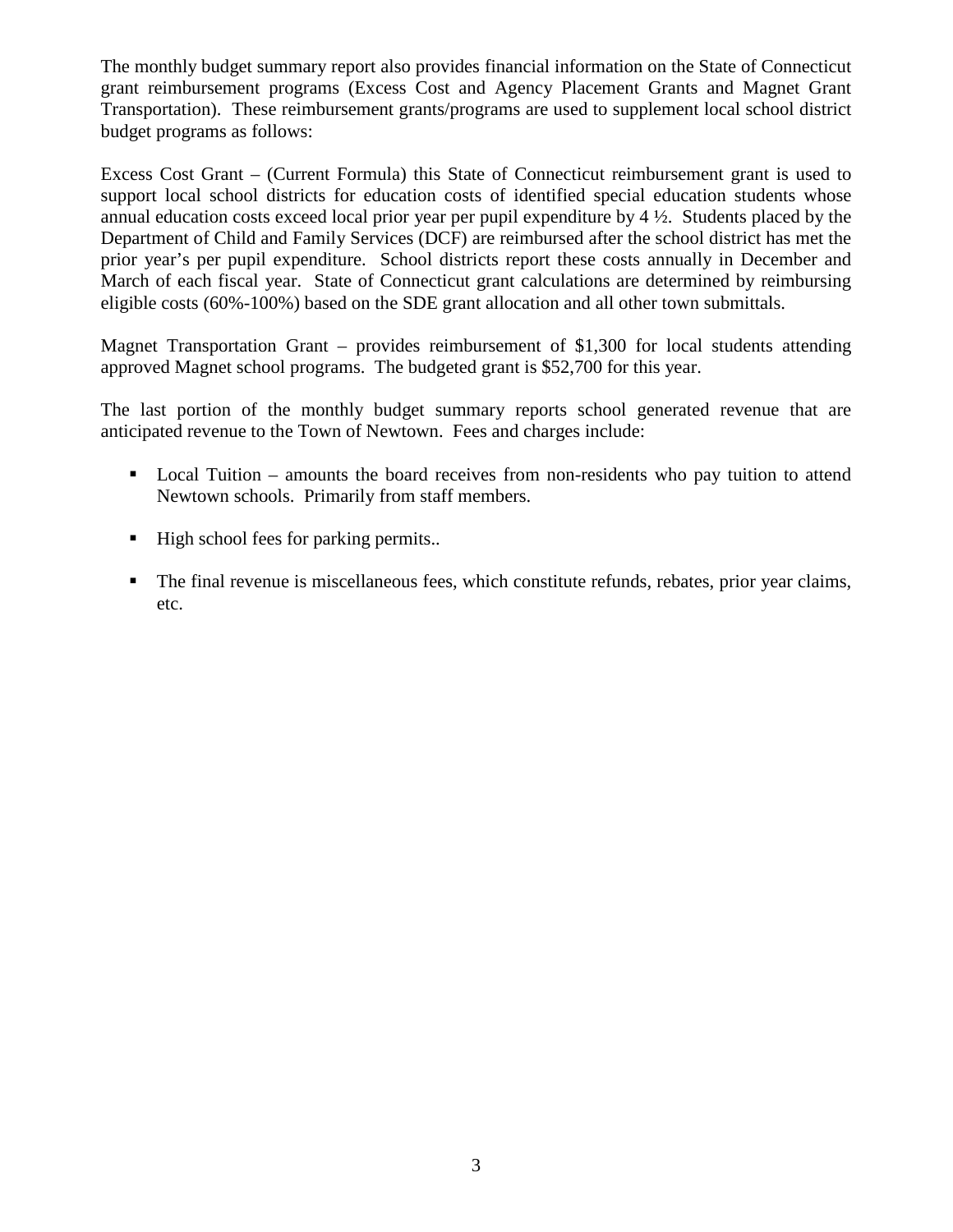### 2018-19 BUDGET SUMMARY REPORT

FOR THE MONTH ENDING - JULY 31, 2018

| <b>OBJECT</b><br><b>CODE</b> | <b>EXPENSE CATEGORY</b>          |     | <b>EXPENDED</b><br>2017 - 2018 |               | 2018-19<br><b>APPROVED</b><br><b>BUDGET</b> |      | <b>CURRENT</b><br><b>BUDGET</b> | <b>YTD</b><br><b>EXPENDITURE</b> |        | <b>ENCUMBER</b>         | <b>BALANCE</b> |    | <b>ANTICIPATED</b><br><b>OBLIGATIONS</b> |      | <b>PROJECTED</b><br><b>BALANCE</b> |
|------------------------------|----------------------------------|-----|--------------------------------|---------------|---------------------------------------------|------|---------------------------------|----------------------------------|--------|-------------------------|----------------|----|------------------------------------------|------|------------------------------------|
|                              | <b>GENERAL FUND BUDGET</b>       |     |                                |               |                                             |      |                                 |                                  |        |                         |                |    |                                          |      |                                    |
| 100                          | <b>SALARIES</b>                  | \$  | 46,681,657                     | <sup>\$</sup> | 48,352,266 \$                               |      | 48.352.266 \$                   | 572,096 \$                       |        | 8,481,736 \$            | 39,298,434 \$  |    | $(49,618)$ \$                            |      | 39,348,052                         |
| 200                          | <b>EMPLOYEE BENEFITS</b>         | \$. | $11,604,603$ \$                |               | 11,165,964                                  | - \$ | 11,165,964 \$                   | 3,009,070 \$                     |        | 6,396,225 \$            | 1,760,668 \$   |    | $\sim$                                   | - \$ | 1,760,668                          |
| 300                          | <b>PROFESSIONAL SERVICES</b>     | \$  | 860,328                        | -S            | 823,818 \$                                  |      | 823,818 \$                      | $1,102 \quad$ \$                 |        | $107,257$ \$            | 715,460 \$     |    | $(56,105)$ \$                            |      | 771,565                            |
| 400                          | <b>PURCHASED PROPERTY SERV.</b>  | \$  | 1,876,912 \$                   |               | 2,175,147 \$                                |      | 2,175,147 \$                    | 141,695 \$                       |        | 885,228 \$              | 1,148,224 \$   |    | $\sim$                                   | - \$ | 1,148,224                          |
| 500                          | <b>OTHER PURCHASED SERVICES</b>  | \$  | 8,922,509                      | -S            | 8,939,787 \$                                |      | 8,939,787 \$                    | 604,760 \$                       |        | 2,923,695 \$            | 5,411,332 \$   |    | $(1,407,585)$ \$                         |      | 6,818,917                          |
| 600                          | <b>SUPPLIES</b>                  | \$  | 3,501,034                      | $\vert$ \$    | 3,831,795 \$                                |      | 3,831,795 \$                    | 61,512 \$                        |        | 339,698 \$              | 3,430,585 \$   |    | $\sim$                                   | - \$ | 3,430,585                          |
| 700                          | <b>PROPERTY</b>                  | \$  | 556,785 \$                     |               | 596,247 \$                                  |      | 596,247 \$                      |                                  | $-$ \$ | 58,260 \$               | 537,987 \$     |    | $-$ \$                                   |      | 537,987                            |
| 800                          | <b>MISCELLANEOUS</b>             | \$  | 60,808                         | -S            | 69,207 \$                                   |      | 69,207 \$                       | 41,077 \$                        |        | $3,433$ \$              | 24,697 \$      |    | $-$ \$                                   |      | 24,697                             |
| 910                          | <b>SPECIAL ED CONTINGENCY</b>    | \$  |                                | -S            | 100,000 \$                                  |      | 100,000 \$                      |                                  | $-$ \$ | $-$ \$                  | 100,000 \$     |    | $-$ \$                                   |      | 100,000                            |
|                              | <b>TOTAL GENERAL FUND BUDGET</b> | \$  | 74,064,636 \$                  |               | 76,054,231 \$                               |      | 76,054,231 \$                   | 4,431,312 \$                     |        | 19,195,532 \$           | 52,427,386 \$  |    | $(1,513,308)$ \$                         |      | 53,940,694                         |
| 900                          | <b>TRANSFER NON-LAPSING</b>      | \$  | 276,038                        | -\$           |                                             |      |                                 |                                  |        |                         |                |    |                                          |      |                                    |
|                              | <b>GRAND TOTAL</b>               | \$. | 74.340.674 \$                  |               | 76,054,231                                  | -S   | 76.054.231 \$                   | 4.431.312                        | - \$   | $\overline{19,195,532}$ | 52,427,386     | -S | $\overline{(1,513,308)}$ \$              |      | 53,940,694                         |

*(Unaudited)*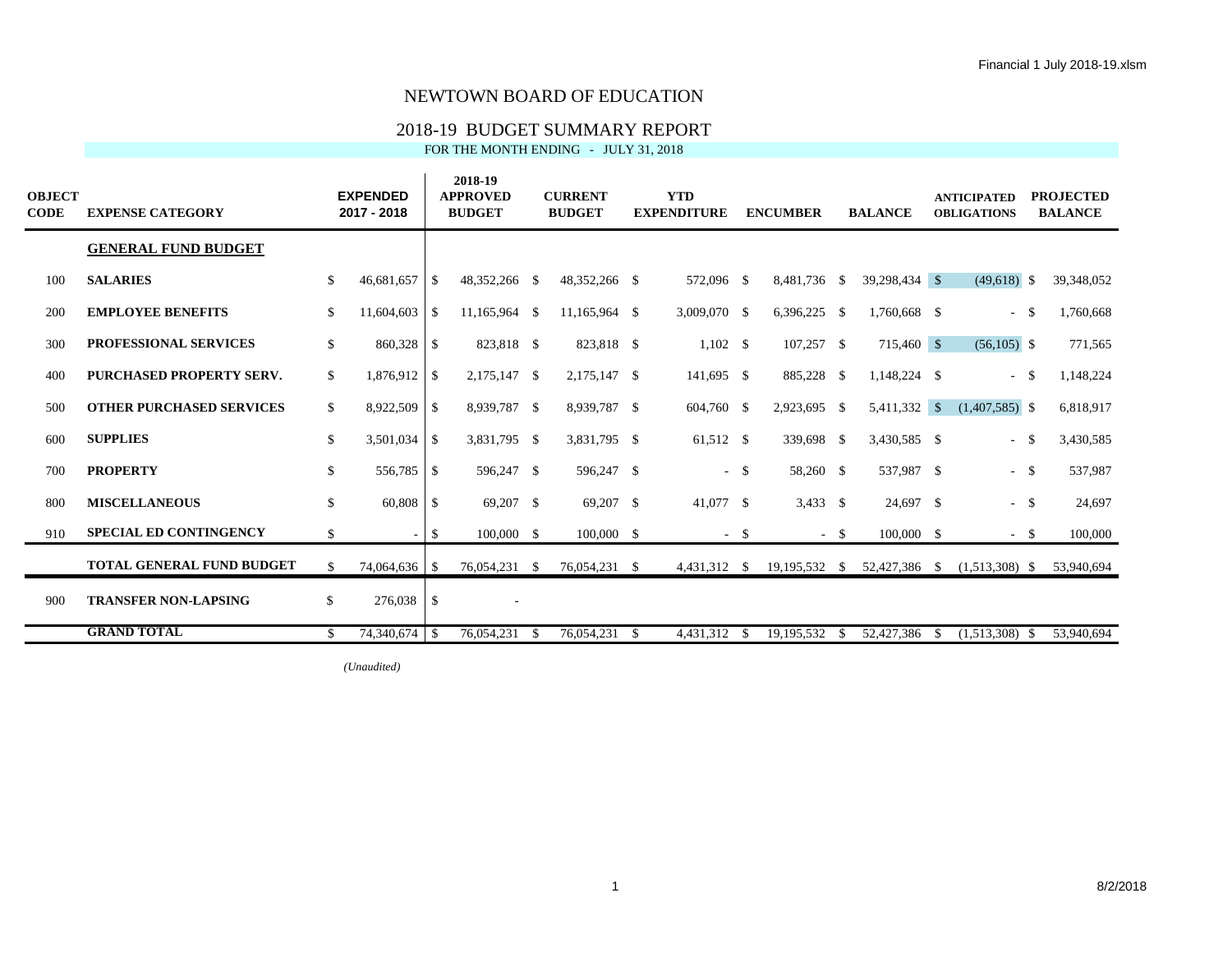## 2018-19 BUDGET SUMMARY REPORT

FOR THE MONTH ENDING - JULY 31, 2018

| <b>OBJECT</b><br><b>CODE</b> | <b>EXPENSE CATEGORY</b>                  |               | <b>EXPENDED</b><br>2017 - 2018 |                | 2018-19<br><b>APPROVED</b><br><b>BUDGET</b> |      | <b>CURRENT</b><br><b>BUDGET</b> | <b>YTD</b><br><b>EXPENDITURE</b> |               | <b>ENCUMBER</b> | <b>BALANCE</b> |     | <b>ANTICIPATED</b><br><b>OBLIGATIONS</b> |              | <b>PROJECTED</b><br><b>BALANCE</b> |
|------------------------------|------------------------------------------|---------------|--------------------------------|----------------|---------------------------------------------|------|---------------------------------|----------------------------------|---------------|-----------------|----------------|-----|------------------------------------------|--------------|------------------------------------|
| 100                          | <b>SALARIES</b>                          |               |                                |                |                                             |      |                                 |                                  |               |                 |                |     |                                          |              |                                    |
|                              | <b>Administrative Salaries</b>           | \$            | 3,589,381                      | $\sqrt{ }$     | 3,927,185 \$                                |      | 3,927,185 \$                    | 210,881 \$                       |               | 2,530,567 \$    | 1.185.737 \$   |     | ÷,                                       | - \$         | 1,185,737                          |
|                              | Teachers & Specialists Salaries          | S.            | 30,286,831                     | l \$           | 30.663.134 \$                               |      | 30,663,134 \$                   | 23,464 \$                        |               | 92,909 \$       | 30.546.761 \$  |     | $\mathcal{L}_{\mathcal{A}}$              | - \$         | 30,546,761                         |
|                              | <b>Early Retirement</b>                  | \$            | 32,000                         | $\mathbb{S}$   | $40,000$ \$                                 |      | $40,000$ \$                     |                                  | - \$          | $-$ \$          | 40,000 \$      |     |                                          | $-$ \$       | 40,000                             |
|                              | Continuing Ed./Summer School             | \$            | 88,754                         | $\mathbb{S}$   | 93,428 \$                                   |      | 93,428 \$                       | 23,008 \$                        |               | 44,559 \$       | 25,861         | -\$ |                                          | $-$ \$       | 25,861                             |
|                              | Homebound & Tutors Salaries              | \$            | 133,352 \$                     |                | 218,868 \$                                  |      | 218,868 \$                      | 416                              | - \$          | $-$ \$          | 218,452 \$     |     |                                          | $-$ \$       | 218,452                            |
|                              | <b>Certified Substitutes</b>             | $\mathcal{S}$ | 585,384                        | $\mathbb{S}$   | 665,815 \$                                  |      | 665,815 \$                      |                                  | $\mathcal{S}$ | $-$ \$          | 665,815 \$     |     |                                          | $-$ \$       | 665,815                            |
|                              | Coaching/Activities                      | \$.           | 580,835 \$                     |                | 618,223 \$                                  |      | 618,223 \$                      |                                  | $-$ \$        | $-$ \$          | 618,223 \$     |     |                                          | $-$ \$       | 618,223                            |
|                              | Staff & Program Development              | \$            | 175,766 \$                     |                | 224,173 \$                                  |      | 224,173 \$                      | 17,072 \$                        |               | $-$ \$          | 207,101 \$     |     | $\sim$                                   | <b>S</b>     | 207,101                            |
|                              | <b>CERTIFIED SALARIES</b>                | $\mathbb{S}$  | 35,472,303                     | $\mathbb{S}$   | 36,450,826 \$                               |      | 36,450,826 \$                   | 274,841 \$                       |               | 2,668,035 \$    | 33,507,950 \$  |     |                                          | $-$ \$       | 33,507,950                         |
|                              | Supervisors/Technology Salaries          | $\mathbb{S}$  | 737,247                        | <b>S</b>       | 920,240 \$                                  |      | 920,240 \$                      | 43,314 \$                        |               | 658,786 \$      | 218,140 \$     |     |                                          | $-$ \$       | 218,140                            |
|                              | Clerical & Secretarial salaries          | \$            | 2,175,395                      | -S             | 2,276,982 \$                                |      | 2,276,982 \$                    | 57,984 \$                        |               | 2,161,446 \$    | 57,552 \$      |     |                                          | $-$ \$       | 57,552                             |
|                              | <b>Educational Assistants</b>            | \$            | 2,404,167                      | $\mathbb{S}$   | 2,538,989 \$                                |      | 2,538,989 \$                    | 12,345 \$                        |               | $-$ \$          | $2,526,644$ \$ |     | $(5,326)$ \$                             |              | 2,531,970                          |
|                              | Nurses & Medical advisors                | \$            | 734,835                        | $\overline{1}$ | 740,251 \$                                  |      | 740,251 \$                      |                                  | - \$          | $-$ \$          | 740,251 \$     |     |                                          | $-$ \$       | 740,251                            |
|                              | Custodial & Maint Salaries               | \$            | 3,034,637                      | l \$           | 3,121,867 \$                                |      | 3,121,867 \$                    | 132,309                          | - \$          | 2,857,074 \$    | 132,483 \$     |     |                                          | $-$ \$       | 132,483                            |
|                              | Non Certified Adj & Bus Drivers salaries | \$            | 24,888                         | \$             | 68,670 \$                                   |      | 68,670 \$                       | 270 \$                           |               | $-$ \$          | 68,400 \$      |     |                                          | $-$ \$       | 68,400                             |
|                              | Career/Job salaries                      | \$            | 84,244                         | \$             | 74,790 \$                                   |      | 74,790 \$                       | 14,762 \$                        |               | 60,560 \$       | $(532)$ \$     |     |                                          | $-$ \$       | (532)                              |
|                              | Special Education Svcs Salaries          | \$            | 1,084,834                      | $\mathbb{S}$   | 1,228,405 \$                                |      | 1,228,405 \$                    | 17,934 \$                        |               | $-$ \$          | $1,210,471$ \$ |     | $(44,292)$ \$                            |              | 1,254,763                          |
|                              | Attendance & Security Salaries           | \$            | 570,324                        | $\mathbb{S}$   | 591,639 \$                                  |      | 591,639 \$                      | $6,320$ \$                       |               | 75,834 \$       | 509,485 \$     |     |                                          | $-$ \$       | 509,485                            |
|                              | Extra Work - Non-Cert                    | £.            |                                |                | 107,869 \$                                  |      | 107,869 \$                      | 9.454 \$                         |               | $-$ \$          | 98,415 \$      |     |                                          | $-$ \$       | 98,415                             |
|                              | Custodial & Maint. Overtime              |               | 234,510 \$                     |                | 199,738 \$                                  |      | 199,738 \$                      | 1,538 \$                         |               | $-$ \$          | 198,200 \$     |     | $\mathcal{L}_{\mathcal{A}}$              | $\mathbf{s}$ | 198,200                            |
|                              | Civic activities/Park & Rec              | \$            | 32,532 \$                      |                | 32,000 \$                                   |      | 32,000 \$                       | $1,025$ \$                       |               | $-$ \$          | 30,975 \$      |     |                                          | $-$ \$       | 30,975                             |
|                              | NON-CERTIFIED SALARIES                   | \$            | 11,209,354                     | l \$           | 11,901,440 \$                               |      | 11,901,440 \$                   | 297,255 \$                       |               | 5,813,701 \$    | 5,790,484 \$   |     | $(49,618)$ \$                            |              | 5,840,102                          |
|                              | <b>SUBTOTAL SALARIES</b>                 | \$            | $46,681,657$ \$                |                | 48,352,266                                  | - \$ | 48,352,266 \$                   | 572.096                          | - \$          | 8.481.736 \$    | 39,298,434 \$  |     | $(49,618)$ \$                            |              | 39,348,052                         |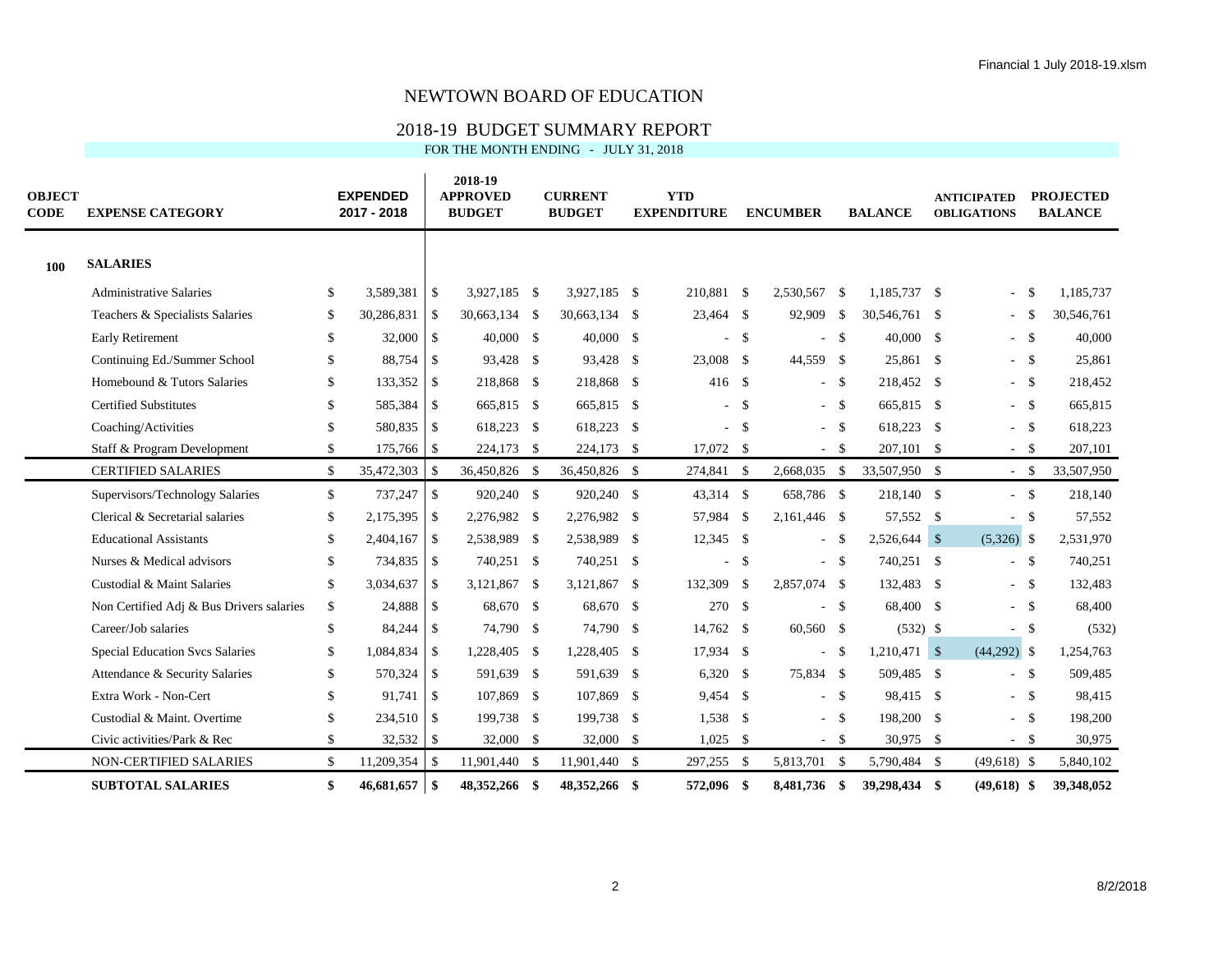### 2018-19 BUDGET SUMMARY REPORT

FOR THE MONTH ENDING - JULY 31, 2018

| <b>OBJECT</b><br><b>CODE</b> | <b>EXPENSE CATEGORY</b>            | <b>EXPENDED</b><br>2017 - 2018 |            | 2018-19<br><b>APPROVED</b><br><b>BUDGET</b> | <b>CURRENT</b><br><b>BUDGET</b> | <b>YTD</b><br><b>EXPENDITURE</b> |               | <b>ENCUMBER</b> |        | <b>BALANCE</b> | <b>ANTICIPATED</b><br><b>OBLIGATIONS</b> |               | <b>PROJECTED</b><br><b>BALANCE</b> |
|------------------------------|------------------------------------|--------------------------------|------------|---------------------------------------------|---------------------------------|----------------------------------|---------------|-----------------|--------|----------------|------------------------------------------|---------------|------------------------------------|
| 200                          | <b>EMPLOYEE BENEFITS</b>           |                                |            |                                             |                                 |                                  |               |                 |        |                |                                          |               |                                    |
|                              | Medical & Dental Expenses          | \$<br>8,829,256 \$             |            | 8,183,967 \$                                | 8,183,967 \$                    | 2,111,975                        | -\$           | $6,025,913$ \$  |        | 46,080 \$      |                                          | $-$ \$        | 46,080                             |
|                              | Life Insurance                     | \$<br>85,000 \$                |            | 87,134 \$                                   | 87,134 \$                       | 7,004 \$                         |               |                 | $-$ \$ | 80,130 \$      |                                          | $-$ \$        | 80,130                             |
|                              | FICA & Medicare                    | \$<br>1,454,800                | -S         | 1,514,790 \$                                | 1,514,790 \$                    | 78,167                           | $\mathbb{S}$  |                 | $-$ \$ | 1,436,623 \$   |                                          | $-$ \$        | 1,436,623                          |
|                              | Pensions                           | \$<br>683,223 \$               |            | 775,643 \$                                  | 775,643 \$                      | 668,925                          | <sup>\$</sup> | 9,711 \$        |        | 97,007 \$      |                                          | $-$ \$        | 97,007                             |
|                              | Unemployment & Employee Assist.    | \$<br>53,823                   | -S         | 87,000 \$                                   | 87,000 \$                       | 600                              | $\mathbb{S}$  |                 | $-$ \$ | 86,400 \$      |                                          | $-$ \$        | 86,400                             |
|                              | <b>Workers Compensation</b>        | \$<br>498,501                  | $\vert$ \$ | 517,430 \$                                  | 517,430 \$                      | 142,401                          | -S            | 360,602 \$      |        | 14,428 \$      | $\sim$                                   | $\mathcal{S}$ | 14,428                             |
|                              | <b>SUBTOTAL EMPLOYEE BENEFITS</b>  | \$<br>11,604,603               | - \$       | 11,165,964 \$                               | 11,165,964 \$                   | 3,009,070 \$                     |               | $6,396,225$ \$  |        | 1,760,668 \$   |                                          | - \$          | 1,760,668                          |
| 300                          | <b>PROFESSIONAL SERVICES</b>       |                                |            |                                             |                                 |                                  |               |                 |        |                |                                          |               |                                    |
|                              | Professional Services              | \$<br>665,344 \$               |            | 615,047 \$                                  | 615,047 \$                      | 750                              | \$            | 65,600 \$       |        | 548,697 \$     | $(56,105)$ \$                            |               | 604,802                            |
|                              | Professional Educational Ser.      | \$<br>194,984 \$               |            | 208,771 \$                                  | 208,771 \$                      | 352 \$                           |               | 41,657 \$       |        | 166,763 \$     | $\sim$                                   | <b>S</b>      | 166,763                            |
|                              | <b>SUBTOTAL PROFESSIONAL SVCS</b>  | \$<br>860,328 \$               |            | 823,818 \$                                  | 823,818 \$                      | $1,102$ \$                       |               | $107,257$ \$    |        | 715,460 \$     | $(56,105)$ \$                            |               | 771,565                            |
| 400                          | <b>PURCHASED PROPERTY SVCS</b>     |                                |            |                                             |                                 |                                  |               |                 |        |                |                                          |               |                                    |
|                              | Buildings & Grounds Services       | \$<br>707,757 \$               |            | 697,600 \$                                  | 697,600 \$                      | 51,793 \$                        |               | 329,369 \$      |        | 316,437 \$     |                                          | $-$ \$        | 316,437                            |
|                              | Utility Services - Water & Sewer   | \$<br>140,819 \$               |            | 137,650 \$                                  | 137,650 \$                      |                                  | $-$ \$        |                 | $-$ \$ | 137,650 \$     |                                          | $-$ \$        | 137,650                            |
|                              | Building, Site & Emergency Repairs | \$<br>490,220 \$               |            | 460,850 \$                                  | 460,850 \$                      |                                  | $-$ \$        | 117,329 \$      |        | 343,521 \$     |                                          | $-$ \$        | 343,521                            |
|                              | <b>Equipment Repairs</b>           | \$<br>248,481                  | -S         | 313,324 \$                                  | 313,324 \$                      | 2,528 \$                         |               | $36.133$ \$     |        | 274.662 \$     |                                          | $-$ \$        | 274,662                            |
|                              | Rentals - Building & Equipment     | \$<br>$265,862$ \$             |            | 272,923 \$                                  | 272,923 \$                      | 52,968 \$                        |               | 149,002 \$      |        | $70,953$ \$    |                                          | $-$ \$        | 70,953                             |
|                              | Building & Site Improvements       | \$<br>23,773 \$                |            | 292,800 \$                                  | 292,800 \$                      | 34,405                           | -S            | 253,395 \$      |        | 5,000 \$       | $\sim$                                   | - \$          | 5,000                              |
|                              | <b>SUBTOTAL PUR. PROPERTY SER.</b> | \$<br>$1,876,912$ \$           |            | 2.175.147 \$                                | 2,175,147 \$                    | 141.695                          | -\$           | 885,228         | -\$    | 1,148,224      | \$<br>$\blacksquare$                     | - \$          | 1,148,224                          |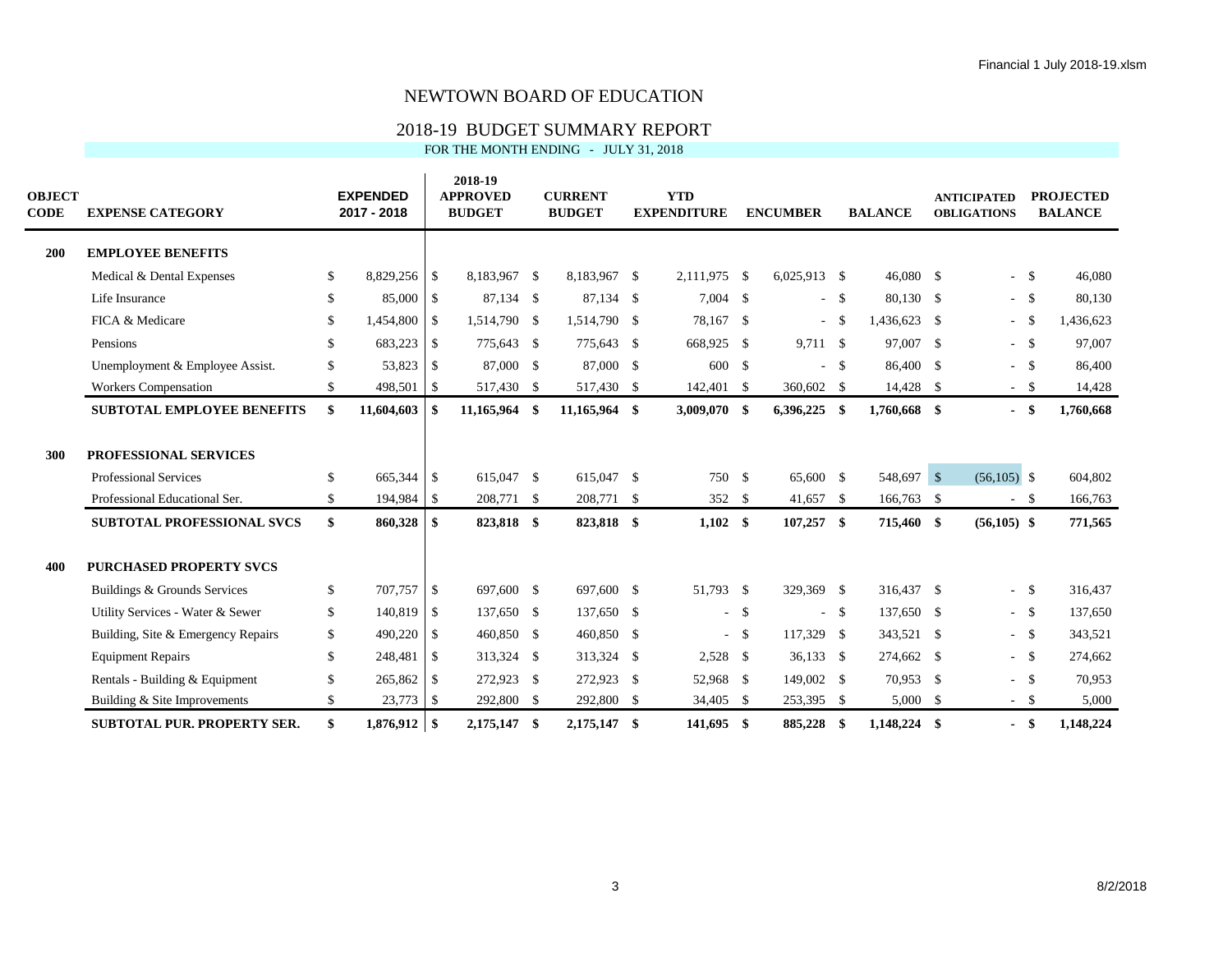## 2018-19 BUDGET SUMMARY REPORT

FOR THE MONTH ENDING - JULY 31, 2018

| <b>OBJECT</b><br><b>CODE</b> | <b>EXPENSE CATEGORY</b>                |     | <b>EXPENDED</b><br>2017 - 2018 |              | 2018-19<br><b>APPROVED</b><br><b>BUDGET</b> | <b>CURRENT</b><br><b>BUDGET</b> | <b>YTD</b><br><b>EXPENDITURE</b> |               | <b>ENCUMBER</b> |        | <b>BALANCE</b> |     | <b>ANTICIPATED</b><br><b>OBLIGATIONS</b> |      | <b>PROJECTED</b><br><b>BALANCE</b> |
|------------------------------|----------------------------------------|-----|--------------------------------|--------------|---------------------------------------------|---------------------------------|----------------------------------|---------------|-----------------|--------|----------------|-----|------------------------------------------|------|------------------------------------|
| 500                          | <b>OTHER PURCHASED SERVICES</b>        |     |                                |              |                                             |                                 |                                  |               |                 |        |                |     |                                          |      |                                    |
|                              | <b>Contracted Services</b>             | S.  | 570,837 \$                     |              | 621,207 \$                                  | 621,207 \$                      | 121,192 \$                       |               | 188,105 \$      |        | 311,910 \$     |     | $\overline{\phantom{a}}$                 | -S   | 311,910                            |
|                              | <b>Transportation Services</b>         | \$  | $4,091,115$ \$                 |              | 4,341,927 \$                                | 4,341,927 \$                    | ÷.                               | $\mathbb{S}$  |                 | $-$ \$ | 4,341,927 \$   |     | $(348,975)$ \$                           |      | 4,690,902                          |
|                              | Insurance - Property & Liability       | \$  | 410,691 \$                     |              | 409,907 \$                                  | 409,907 \$                      | 98,328 \$                        |               | 301,583 \$      |        | 9,997 \$       |     | $-$ \$                                   |      | 9,997                              |
|                              | Communications                         | \$  | 159,176 \$                     |              | 156,649 \$                                  | 156,649 \$                      | 9,093                            | <sup>\$</sup> | 122,514 \$      |        | 25,042 \$      |     | $-$ \$                                   |      | 25,042                             |
|                              | <b>Printing Services</b>               | \$  | 27,387                         | -S           | 33,020 \$                                   | 33,020 \$                       | $1,990$ \$                       |               |                 | $-$ \$ | 31,030 \$      |     | $\overline{\phantom{a}}$                 | -\$  | 31,030                             |
|                              | Tuition - Out of District              | \$. | 3,454,767                      | -S           | $3,164,101$ \$                              | 3,164,101 \$                    | 371,619                          | $\mathbb{S}$  | 2,194,664 \$    |        | 597,818 \$     |     | $(1,058,610)$ \$                         |      | 1,656,428                          |
|                              | Student Travel & Staff Mileage         | \$  | 208,537 \$                     |              | 212,976 \$                                  | 212,976 \$                      | 2,539                            | <sup>\$</sup> | 116,830 \$      |        | 93,608 \$      |     | ٠                                        | -S   | 93,608                             |
|                              | <b>SUBTOTAL OTHER PURCHASED SER \$</b> |     | 8,922,509                      | \$           | 8,939,787 \$                                | 8,939,787 \$                    | 604,760                          | -\$           | 2,923,695 \$    |        | 5,411,332      | -\$ | $(1,407,585)$ \$                         |      | 6,818,917                          |
| 600                          | <b>SUPPLIES</b>                        |     |                                |              |                                             |                                 |                                  |               |                 |        |                |     |                                          |      |                                    |
|                              | Instructional & Library Supplies       | \$  | 767,673 \$                     |              | 835,997 \$                                  | 835,997 \$                      | 23,394 \$                        |               | 160.962 \$      |        | 651,641 \$     |     | $\sim$                                   | - \$ | 651,641                            |
|                              | Software, Medical & Office Sup.        | \$  | 140,088 \$                     |              | 188,341 \$                                  | 188,341 \$                      | 34,591 \$                        |               | 48,965 \$       |        | 104,785 \$     |     | $-$ \$                                   |      | 104,785                            |
|                              | <b>Plant Supplies</b>                  | \$  | 404,991                        | $\mathbb{S}$ | 375,000 \$                                  | 375,000 \$                      | $1,600$ \$                       |               | 69,218 \$       |        | 304,182 \$     |     | $\sim$                                   | - \$ | 304,182                            |
|                              | Electric                               | \$  | 1,305,141                      | \$           | 1,498,260 \$                                | 1,498,260 \$                    | $\sim$                           | $\mathbb{S}$  |                 | $-$ \$ | 1,498,260 \$   |     | $\sim$                                   | - \$ | 1,498,260                          |
|                              | Propane & Natural Gas                  | \$  | 304,459                        | -S           | 430,300 \$                                  | 430,300 \$                      |                                  | $-$ \$        |                 | $-$ \$ | 430,300 \$     |     | $-$ \$                                   |      | 430,300                            |
|                              | Fuel Oil                               | \$  | 321,179                        | $\mathbb{S}$ | 108,860 \$                                  | 108,860 \$                      |                                  | $-$ \$        |                 | $-$ \$ | 108,860 \$     |     | $-$ \$                                   |      | 108,860                            |
|                              | Fuel For Vehicles & Equip.             |     | 231,624 \$                     |              | 254,618 \$                                  | 254,618 \$                      | $\sim$                           | <sup>\$</sup> |                 | $-$ \$ | 254,618 \$     |     | $-$ \$                                   |      | 254,618                            |
|                              | Textbooks                              | £.  | 25,880 \$                      |              | 140,419 \$                                  | 140,419 \$                      | 1,928                            | -S            | $60,553$ \$     |        | 77,938 \$      |     | $\sim$                                   | - \$ | 77,938                             |
|                              | <b>SUBTOTAL SUPPLIES</b>               | \$  |                                |              | 3,831,795 \$                                | 3,831,795 \$                    | 61,512 \$                        |               | 339,698 \$      |        | 3,430,585 \$   |     | $\overline{\phantom{0}}$                 | -\$  | 3,430,585                          |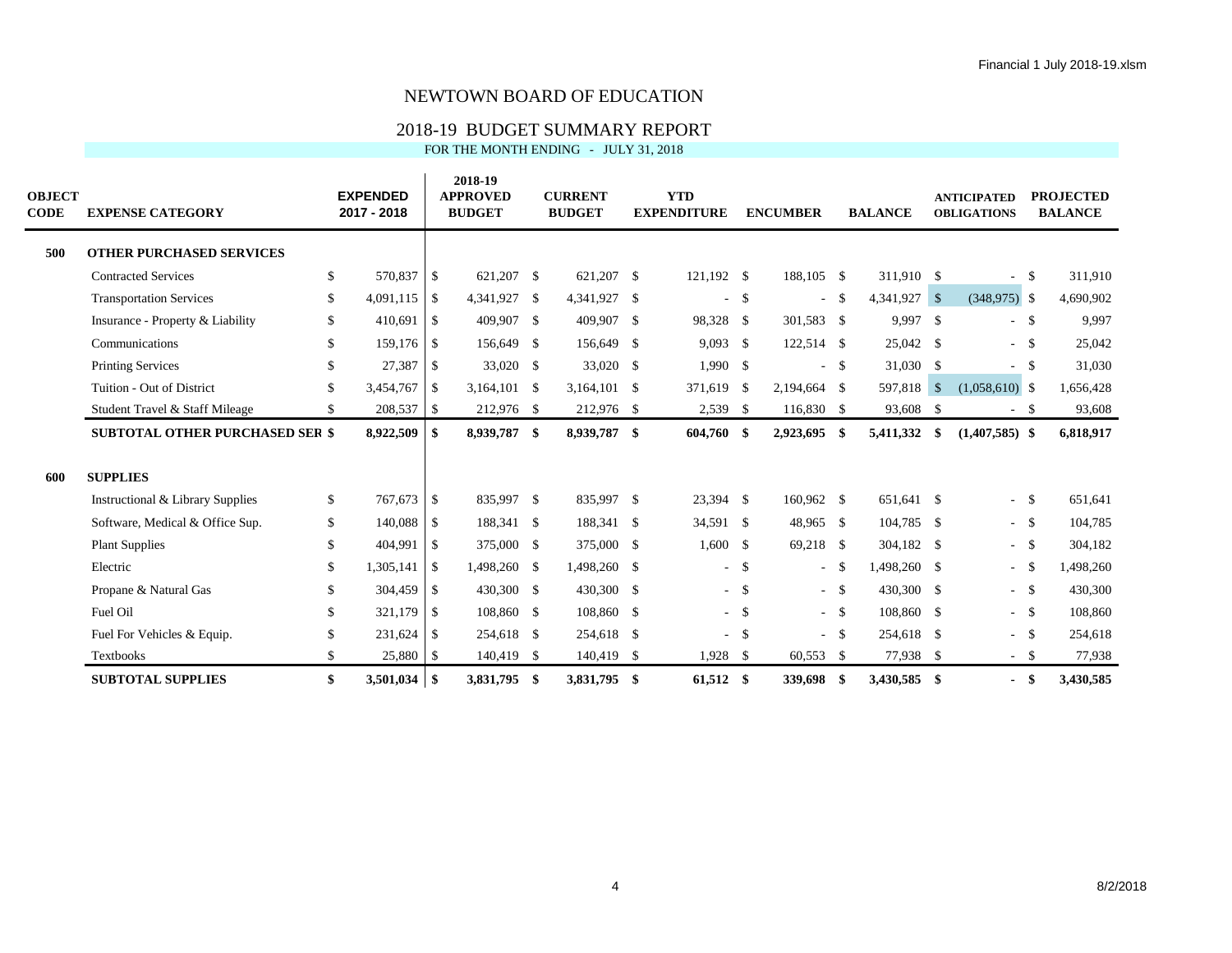# 2018-19 BUDGET SUMMARY REPORT<br>FOR THE MONTH ENDING - JULY 31, 2018

| FOR THE MONTH ENDING   -   JULY 31. 2018 |  |  |
|------------------------------------------|--|--|
|------------------------------------------|--|--|

| <b>OBJECT</b><br><b>CODE</b> | <b>EXPENSE CATEGORY</b>       |              | <b>EXPENDED</b><br>2017 - 2018 |                    | 2018-19<br><b>APPROVED</b><br><b>BUDGET</b> |        | <b>CURRENT</b><br><b>BUDGET</b> |        | <b>YTD</b><br><b>EXPENDITURE</b> |        | <b>ENCUMBER</b> |        | <b>BALANCE</b> |        | <b>ANTICIPATED</b><br><b>OBLIGATIONS</b> |      | <b>PROJECTED</b><br><b>BALANCE</b> |
|------------------------------|-------------------------------|--------------|--------------------------------|--------------------|---------------------------------------------|--------|---------------------------------|--------|----------------------------------|--------|-----------------|--------|----------------|--------|------------------------------------------|------|------------------------------------|
| 700                          | <b>PROPERTY</b>               |              |                                |                    |                                             |        |                                 |        |                                  |        |                 |        |                |        |                                          |      |                                    |
|                              | Capital Improvements (Sewers) | $\mathbb{S}$ | $\sim$                         | $\mathbb{S}$       |                                             | $-$ \$ |                                 | $-$ \$ |                                  | $-$ \$ |                 | $-$ \$ |                | $-$ \$ | $-$ \$                                   |      |                                    |
|                              | <b>Technology Equipment</b>   | $\mathbb{S}$ | 547,585                        | -S                 | 550,000 \$                                  |        | 550,000 \$                      |        |                                  | $-$ \$ | 54,312 \$       |        | 495,688 \$     |        | ÷                                        | -S   | 495,688                            |
|                              | Other Equipment               | S            | 9,200                          | S                  | $46,247$ \$                                 |        | $46,247$ \$                     |        |                                  | - \$   | $3,948$ \$      |        | 42,299         | -S     | $\sim$                                   | - \$ | 42,299                             |
|                              | <b>SUBTOTAL PROPERTY</b>      | \$           | 556,785                        | S                  | 596,247 \$                                  |        | 596,247 \$                      |        |                                  | - \$   | 58,260 \$       |        | 537,987 \$     |        | $\blacksquare$                           | -\$  | 537,987                            |
| 800                          | <b>MISCELLANEOUS</b>          |              |                                |                    |                                             |        |                                 |        |                                  |        |                 |        |                |        |                                          |      |                                    |
|                              | Memberships                   | \$           | 60,808                         | $\mathbf{\hat{s}}$ | 69,207 \$                                   |        | $69,207$ \$                     |        | 41,077 \$                        |        | $3,433$ \$      |        | 24,697 \$      |        | $\sim$                                   | \$   | 24,697                             |
|                              | <b>SUBTOTAL MISCELLANEOUS</b> | \$           | $60,808$ \ \ \$                |                    | $69,207$ \$                                 |        | $69,207$ \$                     |        | 41,077 \$                        |        | $3,433$ \$      |        | $24,697$ \$    |        | $\blacksquare$                           | - \$ | 24,697                             |
| 910                          | <b>SPECIAL ED CONTINGENCY</b> | \$           | $\blacksquare$                 | \$                 | $100,000$ \$                                |        | $100,000$ \$                    |        |                                  | - \$   |                 | - \$   | $100,000$ \$   |        | $-$ \$                                   |      | 100,000                            |
|                              | <b>TOTAL LOCAL BUDGET</b>     |              |                                |                    | 76,054,231 \$                               |        | 76,054,231                      | - \$   | 4,431,312                        | - 86   | 19,195,532      | - \$   | 52,427,386     | - \$   | $(1,513,308)$ \$                         |      | 53,940,694                         |

*(Unaudited)*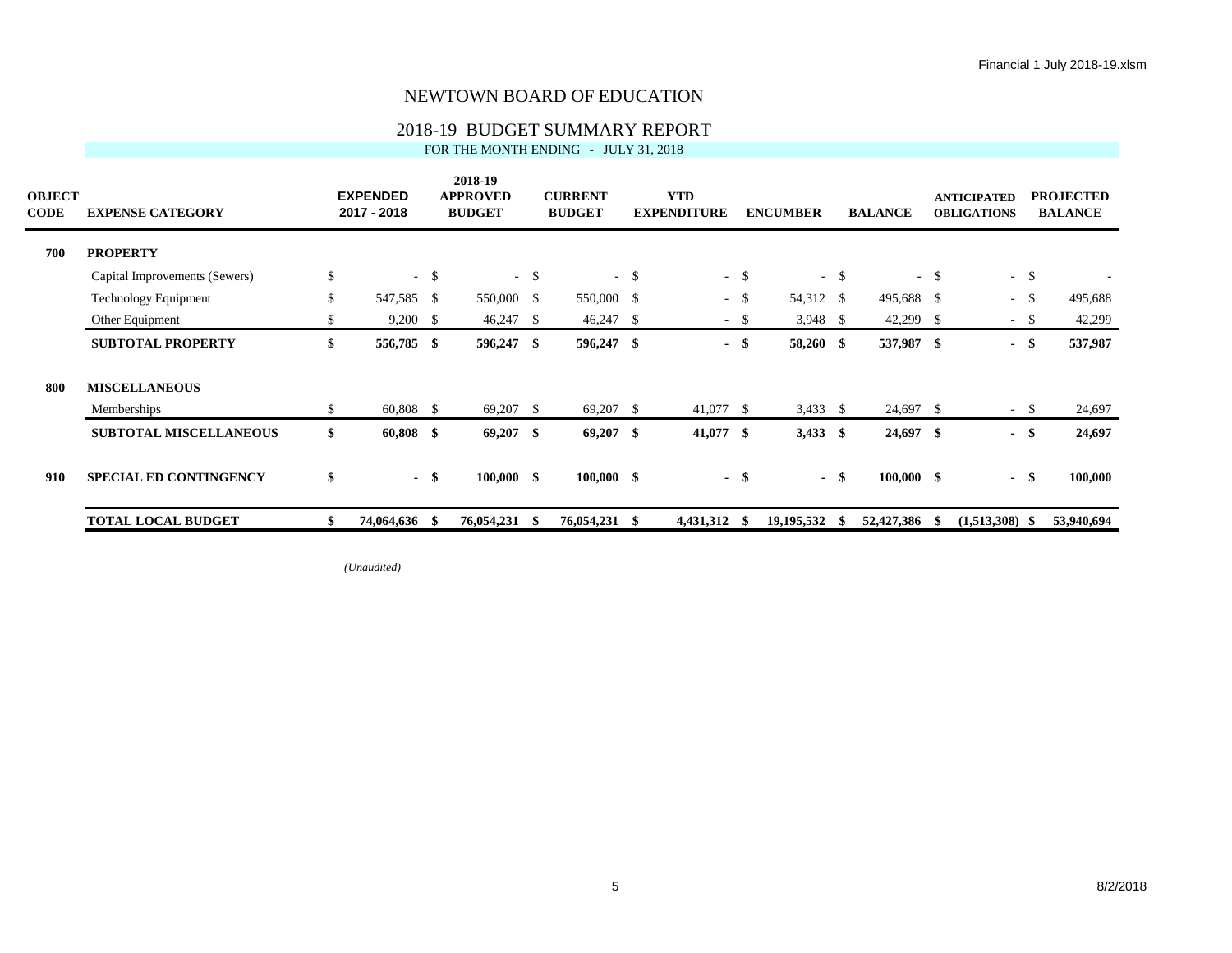## 2018-19 BUDGET SUMMARY REPORT

| FOR THE MONTH ENDING - JULY 31, 2018 |  |
|--------------------------------------|--|

|             |                         |                 | 2018-19         |               |                    |                 |                |                    |                  |
|-------------|-------------------------|-----------------|-----------------|---------------|--------------------|-----------------|----------------|--------------------|------------------|
| OBJECT      |                         | <b>EXPENDED</b> | <b>APPROVED</b> | CURRENT       | $v_{\rm TD}$       |                 |                | <b>ANTICIPATED</b> | <b>PROJECTED</b> |
| <b>CODE</b> | <b>EXPENSE CATEGORY</b> | $-2018$<br>2017 | <b>BUDGET</b>   | <b>BUDGET</b> | <b>EXPENDITURE</b> | <b>ENCUMBER</b> | <b>BALANCE</b> | <b>OBLIGATIONS</b> | <b>BALANCE</b>   |
|             |                         |                 |                 |               |                    |                 |                |                    |                  |

| <b>BOARD OF EDUCATION FEES &amp; CHARGES - SERVICES</b> | 2018-19<br><b>APPROVED</b><br><b>BUDGET</b> | <b>RECEIVED</b> | <b>BALANCE</b> | $\frac{0}{0}$<br><b>RECEIVED</b> |
|---------------------------------------------------------|---------------------------------------------|-----------------|----------------|----------------------------------|
| <b>LOCAL TUITION</b>                                    | \$31,675                                    | \$0             | \$31,675       | 0.00%                            |
| HIGH SCHOOL FEES FOR PARKING PERMITS                    | \$20,000                                    | \$0             | \$20,000       | 0.00%                            |
| <b>MISCELLANEOUS FEES</b>                               | \$5,000                                     | \$38            | \$4,962        | 0.77%                            |
| <b>TOTAL SCHOOL GENERATED FEES</b>                      | \$56,675                                    | \$38            | \$56,637       | \$0                              |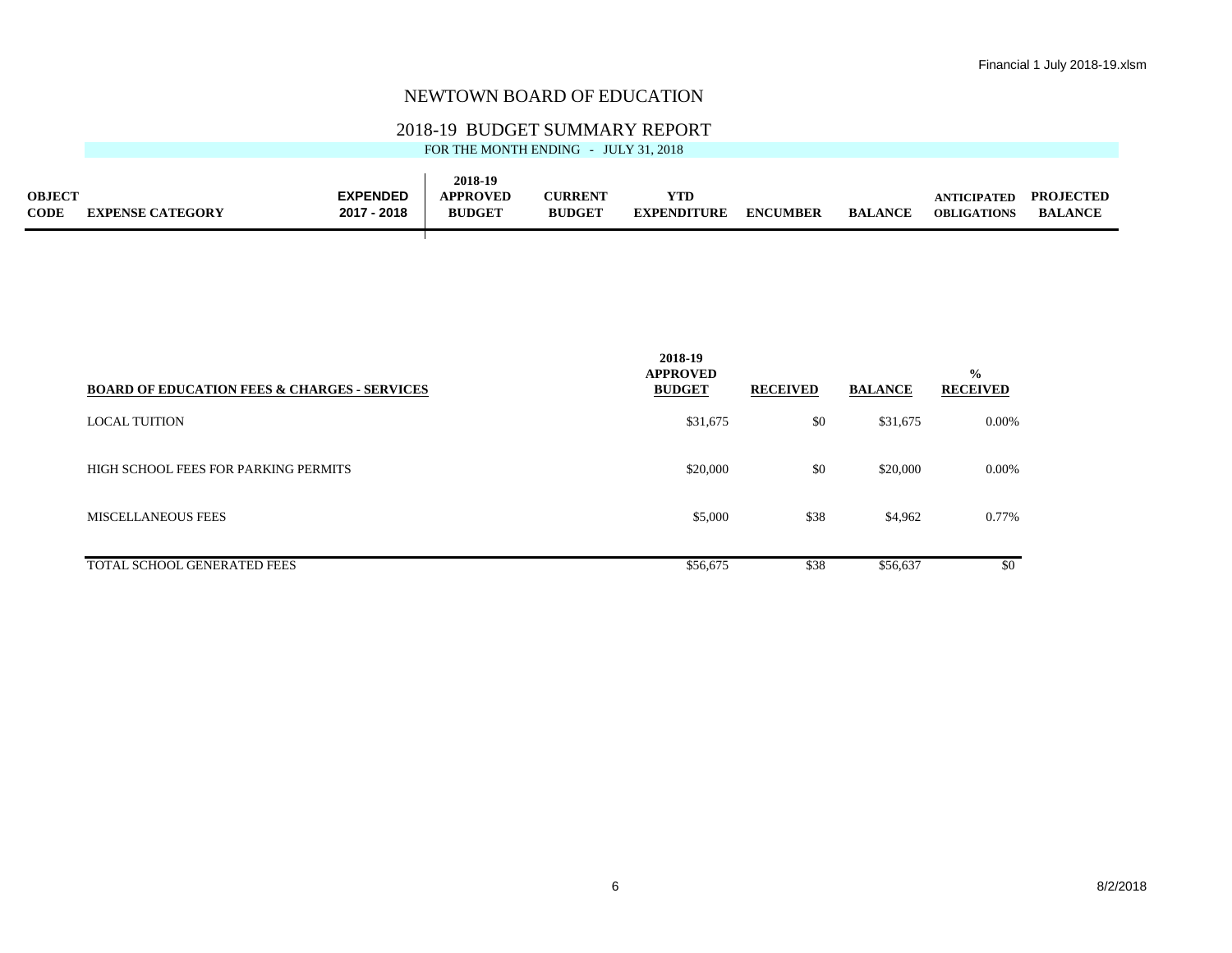## BUDGET SUMMARY REPORT

#### "FOR THE MONTH ENDING - JULY 31, 2018"

#### **OFFSETTING REVENUE INCLUDED IN ANTICIPATED OBLIGATIONS**

|            | <b>OBJECT EXPENSE CATEGORY</b>                                     |                          | <b>BUDGETED</b>  | <b>REVISION</b> |        | <b>CURRENT BUDGET</b> 1st ESTIMATE 2nd ESTIMATE 3rd ESTIMATE   Feb RECEIVED   May RECEIVED |  |  | <b>Total RECEIVED</b> |
|------------|--------------------------------------------------------------------|--------------------------|------------------|-----------------|--------|--------------------------------------------------------------------------------------------|--|--|-----------------------|
| 100        | <b>SALARIES</b>                                                    | S                        | $(49,618)$ \$    |                 |        | $\mathbb{S}$<br>(49,618)                                                                   |  |  |                       |
| 200        | <b>EMPLOYEE BENEFITS</b>                                           | \$                       | $-5$             |                 |        | \$                                                                                         |  |  |                       |
| 300        | PROFESSIONAL SERVICES                                              | \$                       | $(56,105)$ \$    |                 |        | \$<br>(56,105)                                                                             |  |  |                       |
| 400        | PURCHASED PROPERTY SERV.                                           | \$                       |                  | $-5$            |        | \$                                                                                         |  |  |                       |
| 500        | <b>OTHER PURCHASED SERVICES</b>                                    | \$                       | $(1,407,585)$ \$ |                 |        | \$<br>(1,407,585)                                                                          |  |  |                       |
| 600        | <b>SUPPLIES</b>                                                    | \$                       | $\sim$           | -\$             |        | \$                                                                                         |  |  |                       |
| 700        | <b>PROPERTY</b>                                                    | \$                       | ÷.               | -\$             |        | \$                                                                                         |  |  |                       |
| 800        | <b>MISCELLANEOUS</b>                                               | $\hat{\mathbf{S}}$       |                  |                 |        | \$                                                                                         |  |  |                       |
|            |                                                                    |                          |                  |                 |        |                                                                                            |  |  |                       |
|            | TOTAL GENERAL FUND BUDGET                                          | $\mathbf{s}$             | $(1,513,308)$ \$ |                 |        | \$<br>(1,513,308)                                                                          |  |  |                       |
|            |                                                                    |                          |                  |                 |        |                                                                                            |  |  |                       |
| <b>100</b> | <b>SALARIES</b>                                                    |                          |                  |                 |        |                                                                                            |  |  |                       |
|            | <b>Administrative Salaries</b>                                     | \$                       |                  |                 |        | $\mathbb{S}$                                                                               |  |  |                       |
|            | Teachers & Specialists Salaries                                    | \$                       |                  |                 |        | \$                                                                                         |  |  |                       |
|            | Early Retirement                                                   |                          |                  |                 |        | \$                                                                                         |  |  |                       |
|            | Continuing Ed./Summer School                                       |                          |                  |                 |        | \$                                                                                         |  |  |                       |
|            | Homebound & Tutors Salaries                                        |                          |                  |                 |        | \$                                                                                         |  |  |                       |
|            | <b>Certified Substitutes</b>                                       |                          |                  |                 |        | \$                                                                                         |  |  |                       |
|            | Coaching/Activities                                                |                          |                  |                 |        | \$                                                                                         |  |  |                       |
|            | Staff & Program Development<br><b>CERTIFIED SALARIES</b>           | \$                       |                  |                 |        | $\mathbb{S}$                                                                               |  |  |                       |
|            |                                                                    | $\mathcal{S}$            |                  | - \$            |        | $\mathcal{S}$<br>$\overline{\phantom{a}}$                                                  |  |  |                       |
|            | Supervisors/Technology Salaries<br>Clerical & Secretarial salaries | \$<br>$\mathbf{\hat{S}}$ |                  |                 |        | \$<br>\$                                                                                   |  |  |                       |
|            | <b>Educational Assistants</b>                                      |                          | (5,326)          |                 |        | \$<br>(5,326)                                                                              |  |  |                       |
|            | Nurses & Medical advisors                                          |                          |                  |                 |        | \$                                                                                         |  |  |                       |
|            | Custodial & Maint Salaries                                         |                          |                  |                 |        | \$                                                                                         |  |  |                       |
|            | Non Certified Salary Adjustment                                    |                          |                  |                 |        | \$                                                                                         |  |  |                       |
|            | Career/Job salaries                                                |                          |                  |                 |        | $\mathcal{S}$                                                                              |  |  |                       |
|            | <b>Special Education Svcs Salaries</b>                             |                          | (44, 292)        |                 |        | \$<br>(44,292)                                                                             |  |  |                       |
|            | Attendance & Security Salaries                                     |                          |                  |                 |        | \$                                                                                         |  |  |                       |
|            | Extra Work - Non-Cert                                              |                          |                  |                 |        | \$                                                                                         |  |  |                       |
|            | Custodial & Maint. Overtime                                        | $\mathbf{\hat{S}}$       |                  |                 |        | \$                                                                                         |  |  |                       |
|            | Civic activities/Park & Rec                                        | \$                       |                  |                 |        | \$                                                                                         |  |  |                       |
|            | NON-CERTIFIED SALARIES                                             | \$                       | $(49,618)$ \$    |                 |        | $\mathsf{\$}$<br>(49,618)                                                                  |  |  |                       |
|            | <b>SUBTOTAL SALARIES</b>                                           | \$                       | $(49,618)$ \$    |                 |        | \$<br>(49, 618)                                                                            |  |  |                       |
| <b>200</b> | <b>EMPLOYEE BENEFITS</b>                                           |                          |                  |                 |        |                                                                                            |  |  |                       |
|            | <b>SUBTOTAL EMPLOYEE BENEFITS \$</b>                               |                          |                  | - \$            | $-$ \$ | $\blacksquare$                                                                             |  |  |                       |

ù.